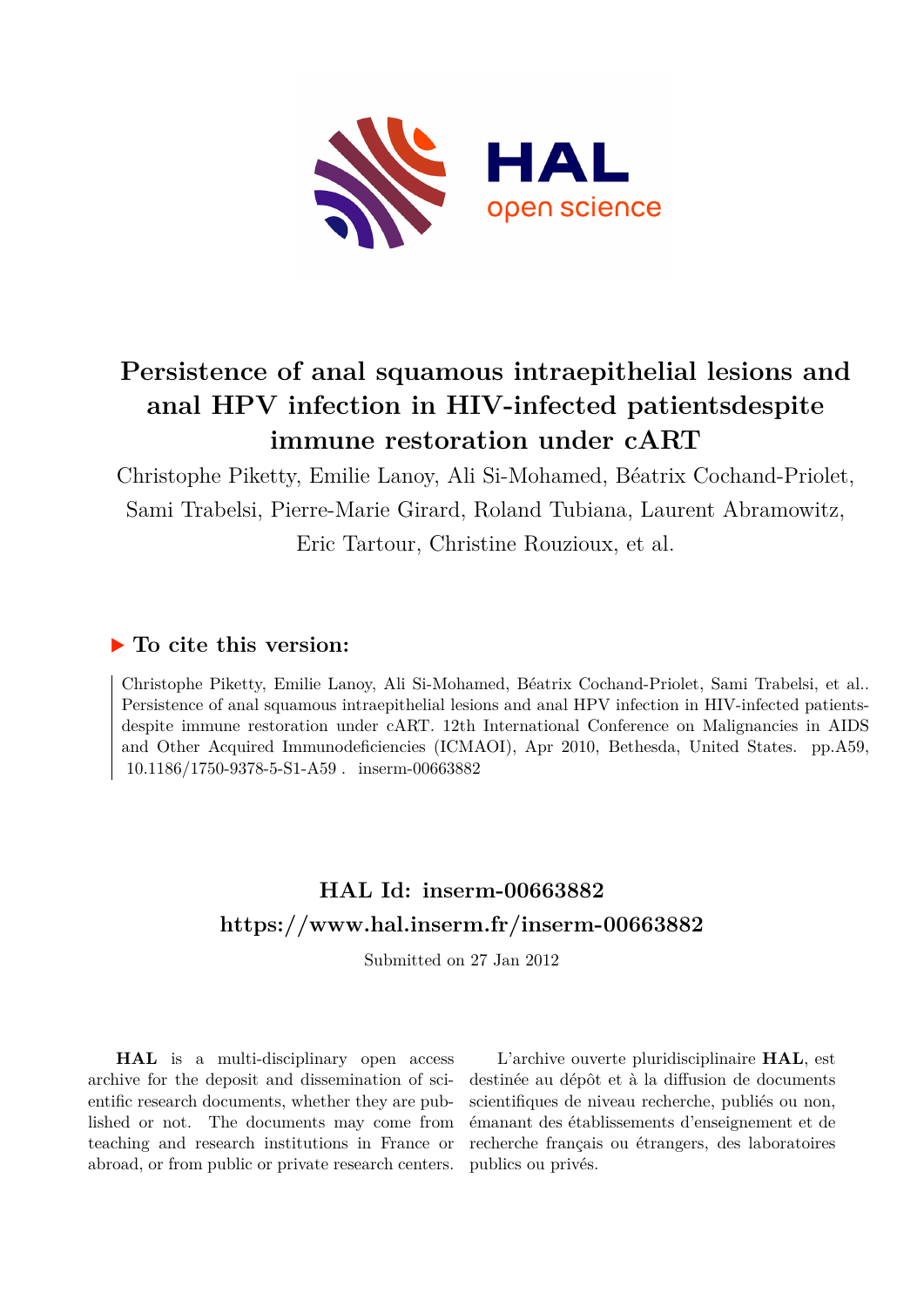# **MEETING ABSTRACTS** And the state of the state of the state of the state of the state of the state of the state of the state of the state of the state of the state of the state of the state of the state of the state of the



# Persistence of anal squamous intraepithelial lesions and anal HPV infection in HIV-infected patientsdespite immune restoration under cART

C Piketty<sup>1\*</sup>, E Lanoy<sup>2</sup>, A Si-Mohamed<sup>1</sup>, B Cochand-Priolet<sup>3</sup>, S Trabelsi<sup>2</sup>, P-M Girard<sup>4</sup>, R Tubiana<sup>5</sup>, L Abramowitz<sup>6</sup> י<br>, E Tartour<sup>1,8</sup>, C Rouzioux<sup>7,8</sup>, L Weiss<sup>1,8</sup>, D Costagliola<sup>2,5</sup>, The Valparaiso Study Group

From 12<sup>th</sup> International Conference on Malignancies in AIDS and Other Acquired Immunodeficiencies (ICMAOI) Bethesda, MD, USA. 26-27 April, 2010

Background

A high prevalence of anal squamous intraepithelial lesions (ASIL) and HPV infection have been observed in HIV-infected MSM in the pre-cART era. To date, the impact of cART on the natural history of HPV infection and ASIL is poorly documented.

## Methods

94 HIV-infected MSM naïve of cART were enrolled in a longitudinal study before starting a first-line regimen of cART. Each patient provided anal samples for cytology, histology, and HPV DNA testing at baseline, month 12, and month 24 of cART. HPV DNA was detected by real-time PCR and Roche Linear Array assay. Anal cytologic was processed by the Thin Prep™ method (Hologic). CD4+ and CD8+ T cell responses to HPV-16 E6 and E7 proteins were measured in a subgroup of individuals exhibiting HPV-16 anal infection at inclusion.

## Results

Prevalence of low-grade SIL, high-grade SIL, and HPV infection was similar at M12 compared to baseline. Among patients with normal cytology and/or histology at baseline, 44% progressed to SIL at M12 whereas 31% of patients with ASIL at baseline exhibited a regression at M12. Specific anti-HPV CD4 T cell responses were mostly undetectable both at baseline and M12. (Table 1 and 2)

At month 12, prevalence of anal HPV DNA detection was similar than at baseline. High-risk HPV was detected at month 12 in 92% of the patients with highrisk HPV infection at baseline. Low-risk HPV was detected at month 12 in 91% of the patients with lowrisk HPV infection at baseline. HPV-16 and HPV-18 were detected at month 12 in 13% and 3.7% of patients with no HPV-16 and HPV 18 infection at baseline, respectively. HPV-16 was detected in 100% and 70% of high-grade SIL at baseline and month 12, respectively.

|         |  | Table 1 The median age of the patients was 39.7 years (33.2-43.5). Baseline and month 12 cytologic and/or histologic |  |  |  |  |
|---------|--|----------------------------------------------------------------------------------------------------------------------|--|--|--|--|
| results |  |                                                                                                                      |  |  |  |  |

|          | $CD4/mm3$ median<br>$(Q1-Q3)$ | Plasma HIV RNA $log_{10}$<br>copies/mL | VL<br><50 | <b>Prior AIDS</b><br>event | Visible<br>lesion | Presence of<br>condvloma | Anal<br>SIL | Low-grade SIL; High-<br>grade SIL |
|----------|-------------------------------|----------------------------------------|-----------|----------------------------|-------------------|--------------------------|-------------|-----------------------------------|
| Baseline | $299(242 - 342)$              | $4.8(4.17 - 5.26)$                     | 1%        | 4(4%)                      | 40/94<br>(43%)    | 23/94 (25%)              | (54%)       | 30 (32%); 8 (9%)                  |
| M12      | $500(411 - 575)$              | $1.6(1.6 - 1.6)$                       | 93%       |                            | 25/71<br>(35%)    | 5/71 (7%)                | 41<br>(58%) | 24 (34%); 10 (14%)                |

\*Correspondence: [christophe.piketty@egp.aphp.fr](mailto:christophe.piketty@egp.aphp.fr)

<sup>1</sup>Hôpital Européen Georges Pompidou, Paris, France

Full list of author information is available at the end of the article